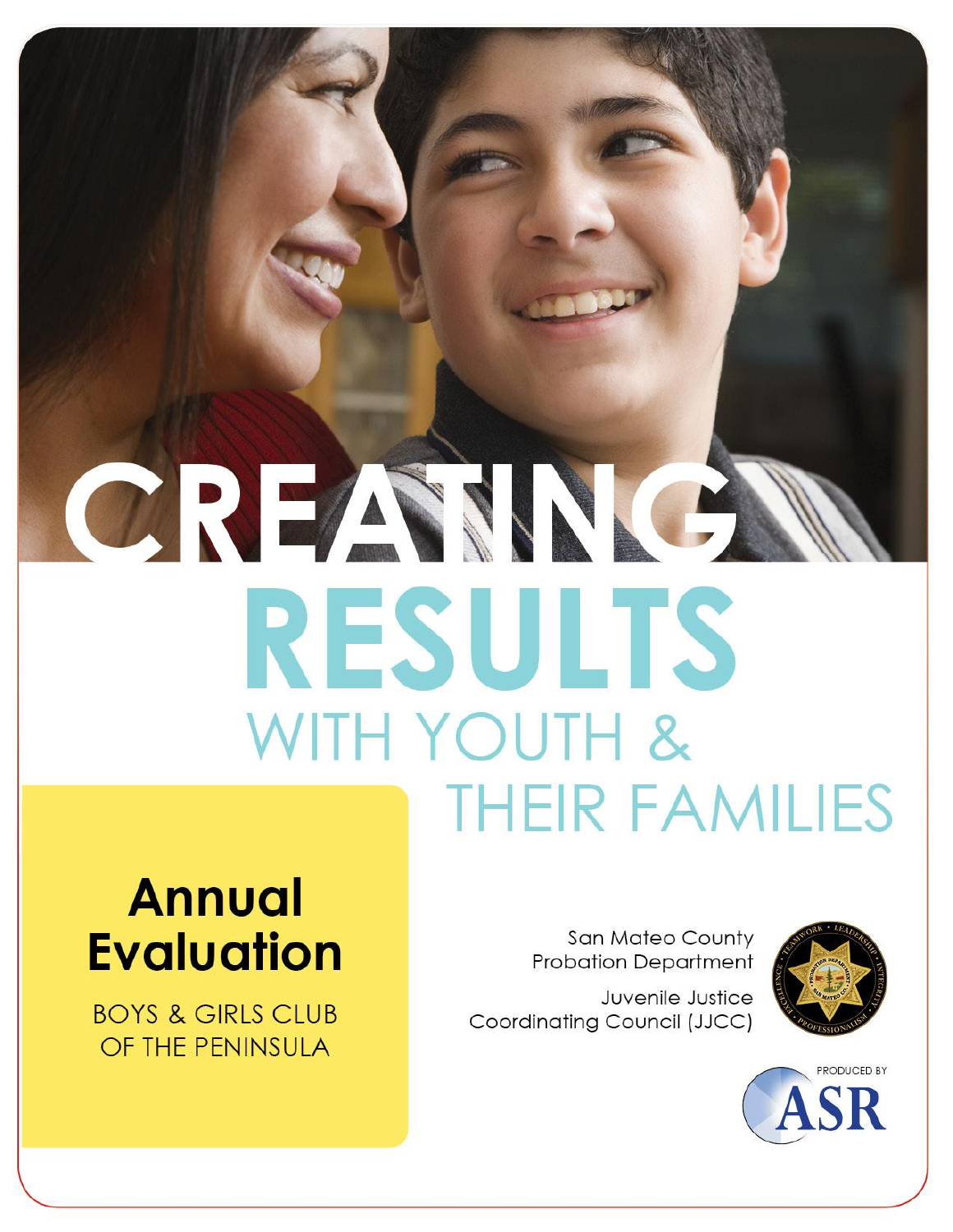## **TABLE OF CONTENTS**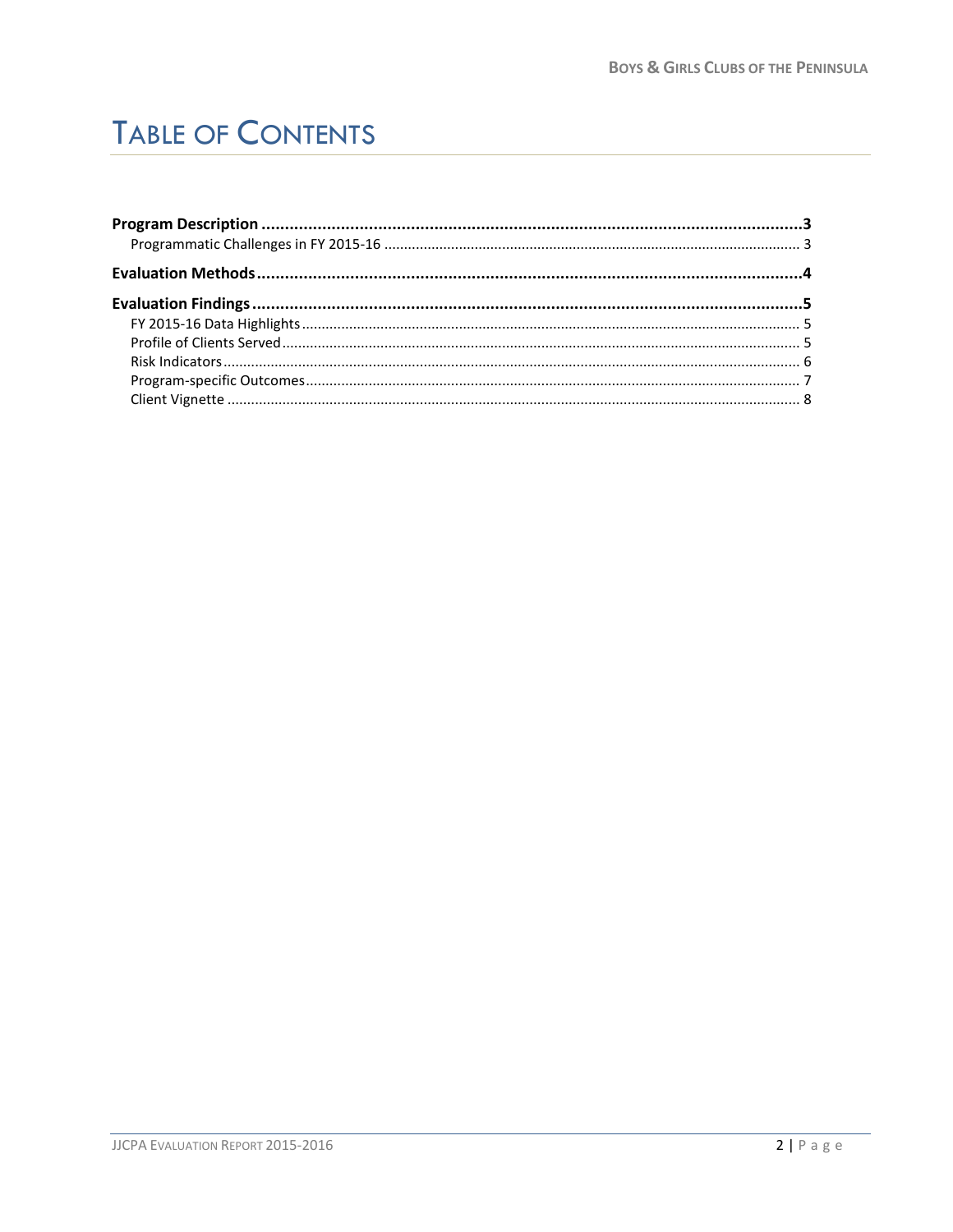## <span id="page-2-0"></span>PROGRAM DESCRIPTION

The mission of Boys and Girls Clubs of the Peninsula (BGCP) is to help the at-risk youth in the communities of East Palo Alto and the Eastern portions of Menlo Park and Redwood City develop the academic and life skills they need to graduate high school and ready themselves for college and a career. Through the implementation of Project LEARN, an evidence-based curriculum, BGCP provides the following youth-centered strategies:

*After-school Enrichment & Academic Support:* BGCP provides daily after-school enrichment and academic support through Project LEARN. BGCP staff pick up participating youth at their school and bring them directly to the clubhouses where, during the first hour, youth work on their homework assignments in one-on-one and small group tutoring before engaging in high-yield learning activities either in the gym, computer clubhouse, art room, academic room, or games room.

*Mentoring:* Most, if not all, participating youth in grades 8-12 have mentors who meet with them weekly to ask the tough questions: How is school going? What problems are you having? What do you need to be successful? What projects are coming up? How are your applications to high school or college going? Mentors work with youth to create a plan to work through these critical questions together.

*Leadership Development:* Pre-teens and teens participate in BGCP's Torch Club and Keystone Club, respectively, which provide leadership opportunities for these members. Essentially, these groups function as Youth Boards of Directors, offering their insight into programming decisions, disciplinary issues, and events within the Club. Members participate in community service to the Club as a means of preparing them for Teen Staff positions. These Clubs are sanctioned by Boys and Girls Club Association (BGCA) and members have the opportunity to participate in annual conferences with members from clubs throughout the United States and Canada.

*Behavioral Skill & Life Skills Development:* Every quarter, BGCP implements BGCA's evidence-based *SMART Moves* violence prevention and drug, alcohol, and sexual activity education and prevention curriculum in participating schools. This nationally-recognized *SMART Moves* curriculum increases youth's knowledge of risk behaviors and resistance skills by focusing on self-awareness, decision-making, interpersonal skills, peer and social pressures, stress reduction, communication skills, assertiveness training, and self-esteem enhancement while handling topics including sexuality, and drug, tobacco, and alcohol avoidance.

#### <span id="page-2-1"></span>Programmatic Challenges in FY 2015-16

BGCP has made important strides in addressing the underlying risk factors facing the youth. Starting in FY 2013- 14, each clubhouse has had a dedicated counselor that provides mental health support for youth three days a week. In addition, at the annual staff training week, program staff have been receiving training in socio-emotional learning and restorative justice practices to address conflict. Beginning in the 2014-15 school year, BGCP began implementing an academic case management program for 100% of its high school students. Following the success of that program, they began to run a similar case management model adapted for middle school students in the 2015-16 school year.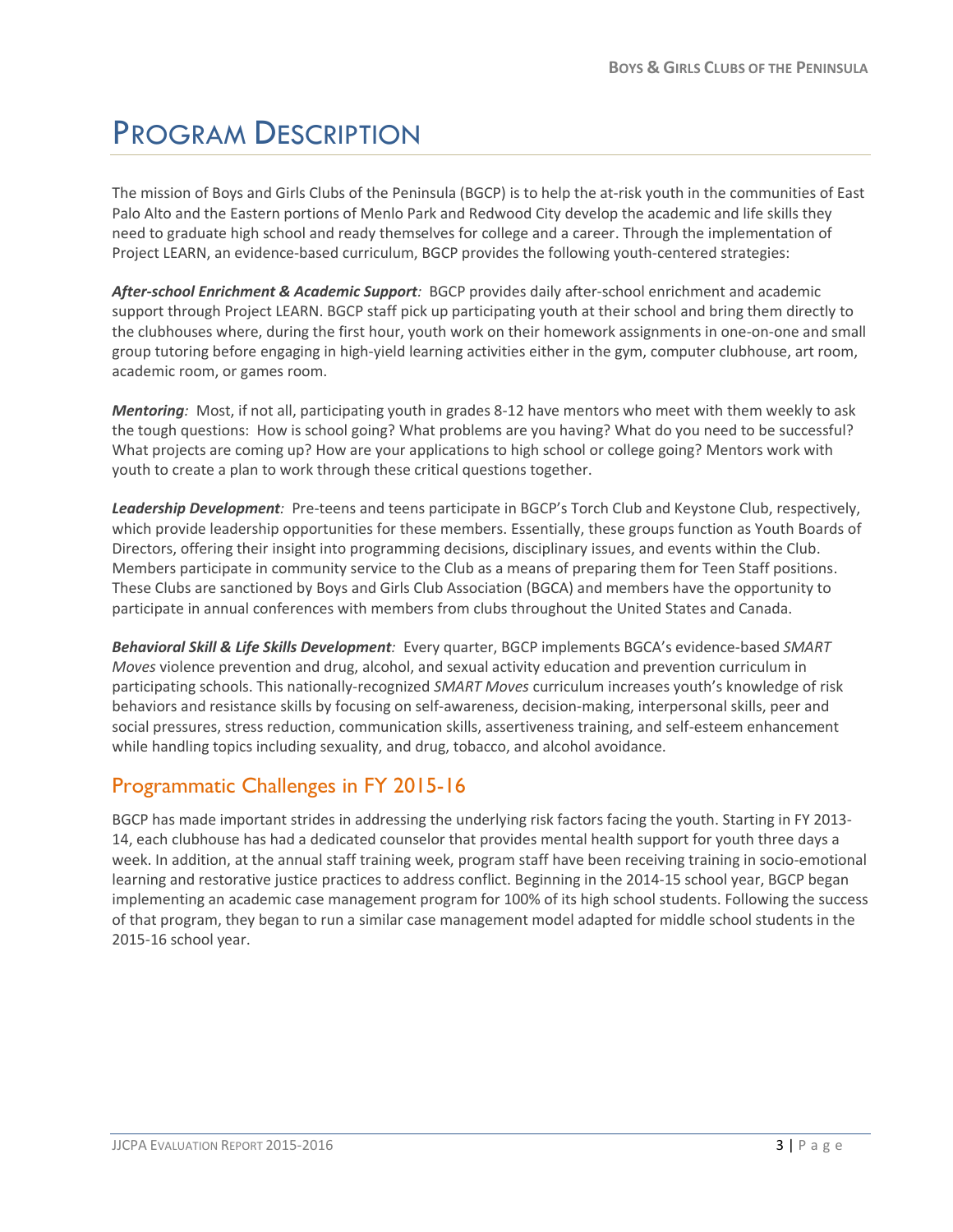### <span id="page-3-0"></span>EVALUATION METHODS

Programs funded by San Mateo County Juvenile Probation (SMCJP) monitor their programs and report client, service and outcome data to the department and its evaluator, Applied Survey Research (ASR). The methods and tools used to collect this data are described below:

*Clients and Services*—Grantee programs collected and entered demographic (e.g., gender, race/ethnicity) and service data (e.g., types and hours of service) for individual clients and entered these in their own data systems prior to transferring the data to ASR for analysis.

*Risk Factors***—**In FY 2015-16, SMCJP implemented two new measures of client risk level, the pre-JAIS and the CANS. Funded programs were asked to complete these measures with existing clients beginning January 2016 and at intake with all new clients subsequently.

- The **Juvenile Assessment and Intervention System** (JAIS) is a risk, strength and needs assessment designed to assist workers to effectively and efficiently supervise youth, both in institutional settings and in the community. It is reliable and has been validated across ethnic and gender groups. The JAIS consists of a brief prescreen assessment (**pre-JAIS**) in addition to full assessment and reassessment components; SMCJP has elected to administer the pre-JAIS to provide an initial indicator of recidivism risk. The pre-JAIS consists of 8 (girls) or 10 (boys) items and yields an overall risk level of low, moderate, or high.
- The **Child Adolescent Needs and Strengths** (CANS) survey is a multi-purpose tool developed for children's services to support decision-making including level of care and service planning, to facilitate quality improvement initiatives, and to allow for the monitoring of outcomes of services. The CANS consists of multiple items scored on a 4-point scale (0 to 3, with a score of 2 or 3 indicating an actionable need) and grouped into stand-alone modules—e.g., Risk Behaviors, Strengths, Behavioral/Emotional Needs, Trauma. Each grantee completed a different set of CANS modules according to the specific fit with their programs and clientele.

*Outcomes*—In FY 2015-16, SMCJP intended to assess change over time using CANS follow-up data at the conclusion of services. Because the CANS is recommended to be administered at 6-month intervals and with low response rates due to the post-January start, ASR was not able to analyze CANS post-test data for FY 2015-16.

 During FY 2015-16, BGCP experienced high levels of staff turnover, a common experience of communitybased organizations in the Bay Area. Through these transitions, data collection requirements and training were not continued in such a way that provided for appropriate and complete collection of the pre-JAIS or the CANS. In lieu of this data, BGCP has supplied ASR with a locally developed measure, the YouthTruth survey.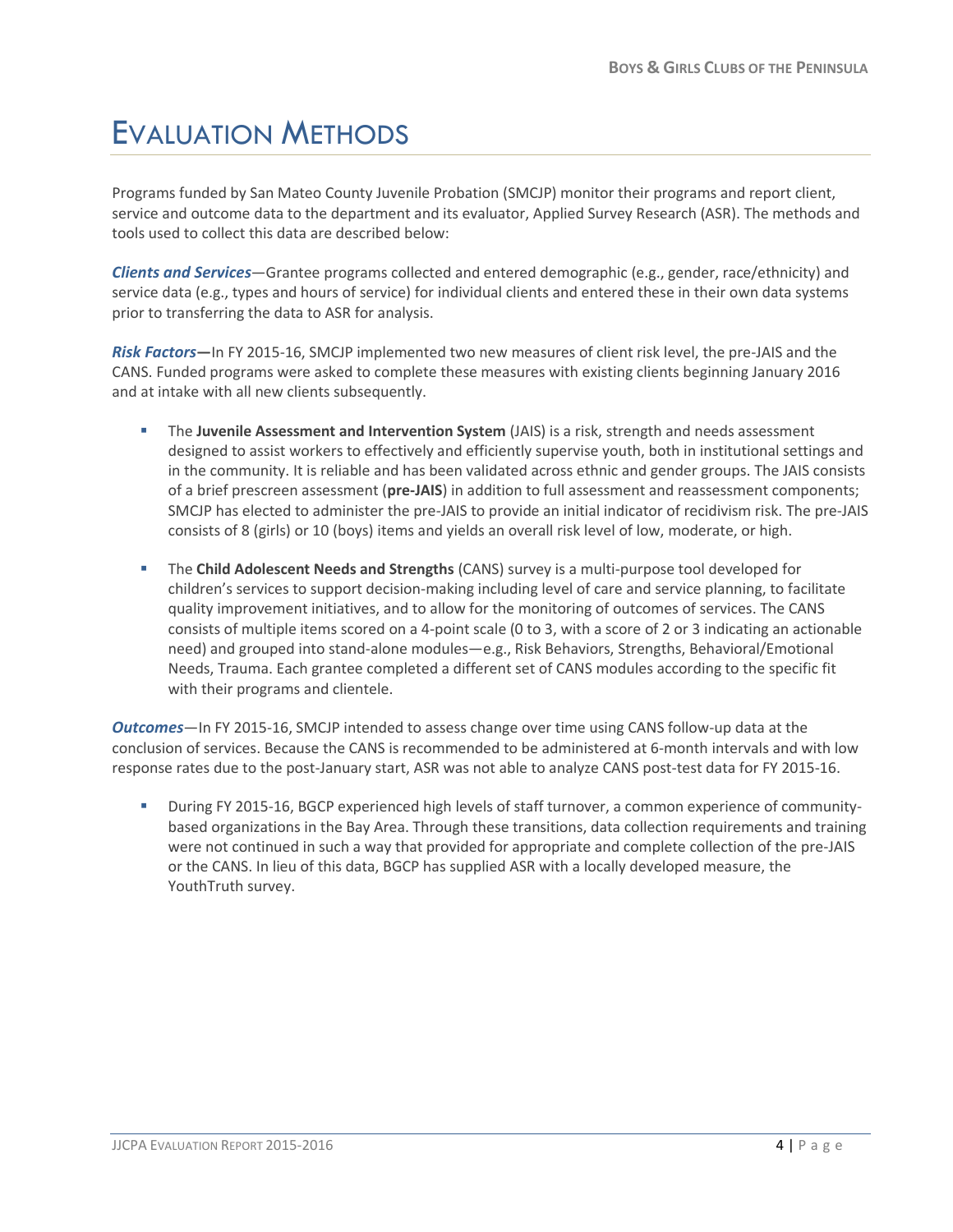## <span id="page-4-0"></span>EVALUATION FINDINGS

#### <span id="page-4-1"></span>FY 2015-16 Data Highlights

- **BGCP** served approximately 658 middle and high school youth across all of its programs, and provided detailed data on 151 (23%) middle school program participants
- CANS results were limited in sample size ( $n = 7$ ) but suggested that BGCP have a few needs but are mostly lacking strengths—key internal, social and community resources and supports
- The 343 middle and high school respondents to the YouthTruth survey indicated that they feel adults at BGCP treat students with respect, they feel safe at BGCP and they need to work hard to succeed

#### <span id="page-4-2"></span>Profile of Clients Served

In FY 2015-16, BGCP served 1,937 students in grades K-12 across all of its programs, with an estimated 658 (34%) of participants in grades 6-12 (see Table 1). BGCP provided demographic and attendance data for 151 youth attending middle school clubhouses. A majority of these participants were male (64%) and identified predominantly as Latino (62%), followed by Black/African American (29%) and Filipino/Pacific Islander (5%). The average age of clients was 12.3 years. Participants attended the clubhouse for an average of 73 days and 256 hours.

| <b>Metric</b>                           | <b>FY 11-12</b>                          | <b>FY 12-13</b> | <b>FY 13-14</b> | <b>FY 14-15</b> | <b>FY 15-16</b>    |  |  |
|-----------------------------------------|------------------------------------------|-----------------|-----------------|-----------------|--------------------|--|--|
| <b>Clients &amp; Services</b>           |                                          |                 |                 |                 |                    |  |  |
| Number of clients served                | 652                                      | 647             | 472             | 667             | 151 <sup>a</sup>   |  |  |
| Average number of hours of service      | 33.7                                     | 39.3            | 38.5            | 45.3            | 255.5 <sup>b</sup> |  |  |
| Average time in the program (months)    | 5.0                                      | 5.3             | 5.4             | 4.9             | N/A <sup>b</sup>   |  |  |
| <b>Risk Indicators</b>                  |                                          |                 |                 |                 |                    |  |  |
| <b>Pre-JAIS Risk Level</b> <sup>c</sup> |                                          |                 |                 |                 |                    |  |  |
| Low                                     |                                          |                 |                 | N/A             |                    |  |  |
| Moderate                                |                                          |                 |                 | N/A             |                    |  |  |
| High                                    |                                          |                 |                 | N/A             |                    |  |  |
| CANS Items <sup>d</sup>                 | Data not collected in prior fiscal years |                 |                 |                 |                    |  |  |
| Clients with 3 or more actionable needs | 86%                                      |                 |                 |                 |                    |  |  |
| Number of actionable needs per client   | 12.7 <sup>e</sup>                        |                 |                 |                 |                    |  |  |
| Percent of items with actionable needs  |                                          |                 |                 |                 | 12%                |  |  |

#### Table 1. **Client Demographics, FY 2015-16**

<span id="page-4-3"></span>a BGCP provided demographic and service data for 151 participants; data from their FY 2015-16 annual report states that they served an estimated 658 participants in grades 6-12 across all programs. <sup>b</sup> Value represents hours of attendance, and may not be comparable to previous years; entry and exit dates were not provided. <sup>c</sup> BGCP did not provide pre-JAIS data. <sup>d</sup> n = 7 clients with data on a total of 108 CANS items. <sup>e</sup> This value should be interpreted with caution as one individual was assessed with 50 actionable needs; average was 6.5 needs for the other 6 participants.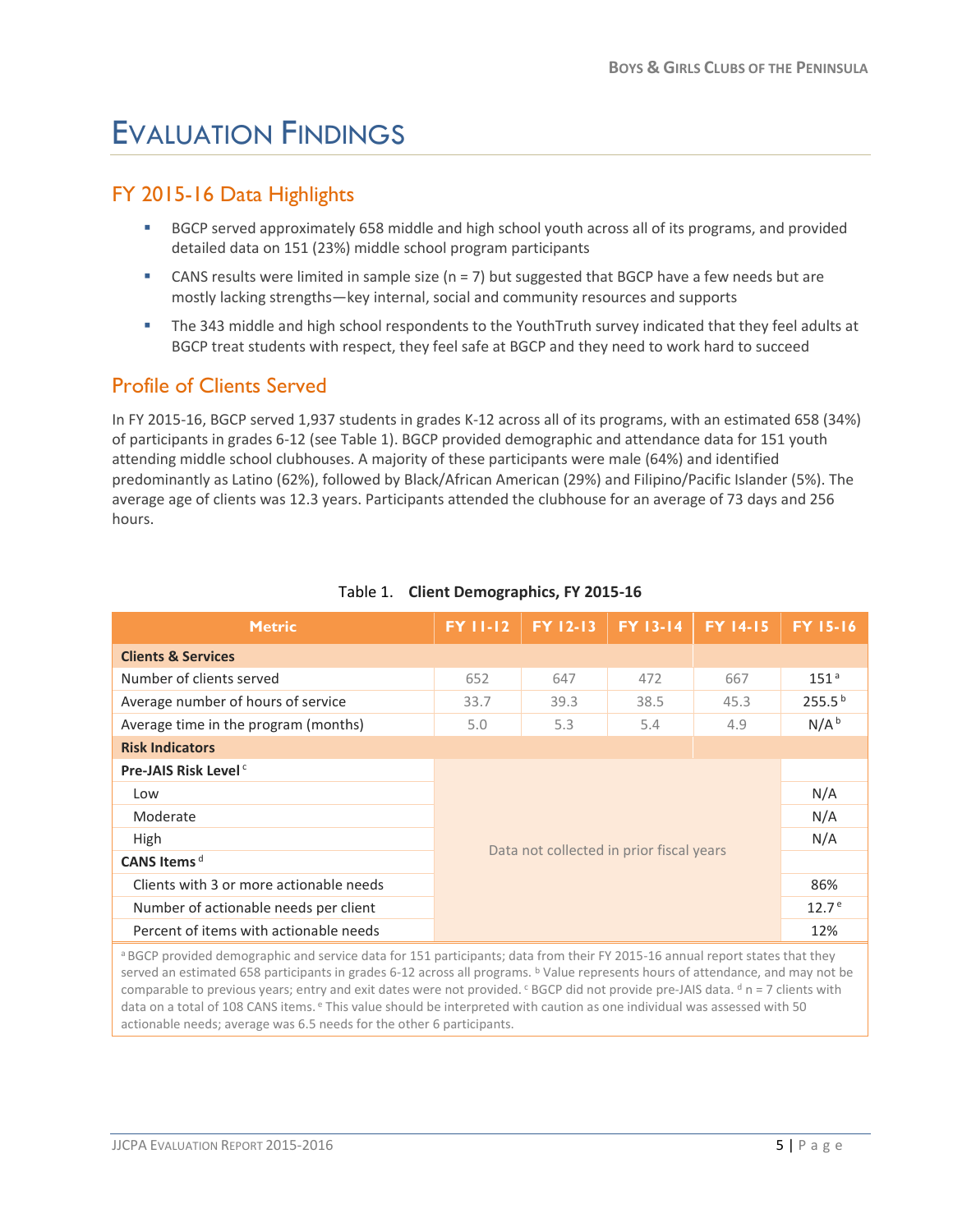#### Risk Indicators

In FY 2015-16, BGCP did not provide pre-JAIS data and completed the CANS with only 7 participants.





Note: n = 7 clients who completed a total of 108 CANS items.

On the CANS assessment, six respondents (86%) had actionable needs on 3 or more items and the average number of actionable needs per clients was 12.7, well above the average of 9.5 for all JJCPA programs. This average was skewed, however, by one client who was assessed with 50 actionable needs; the average for the remaining six participants was 6.5. Due to the small sample size, these results should be interpreted with caution.

Figure 1 presents the percentage of clients with at least one actionable need on each of the 11 CANS modules BGCP administered. Several modules had high percentages of participants with actionable needs including: Youth Strengths (86%) and Transition Age Youth (TAY; 60%). The TAY module consists of two sub-modules: TAY Life Functioning, which rates how youth ages 16-18 are functioning in the individual, family, peer, school and community realms, and TAY Strengths, which describes the assets of transition age youth that can be used to advance healthy development.

<span id="page-5-0"></span>For BGCP, one participant (14%) had 1 actionable need on TAY Life Functioning and four participants (57%) had 3 actionable needs each of TAY Strengths. Based on this limited sample, it seems these youth have a few needs but primarily are lacking important internal (e.g., resilience, optimism), social (e.g., family strengths/support, relationship permanence) and community (e.g., community connection, educational setting) resources and supports.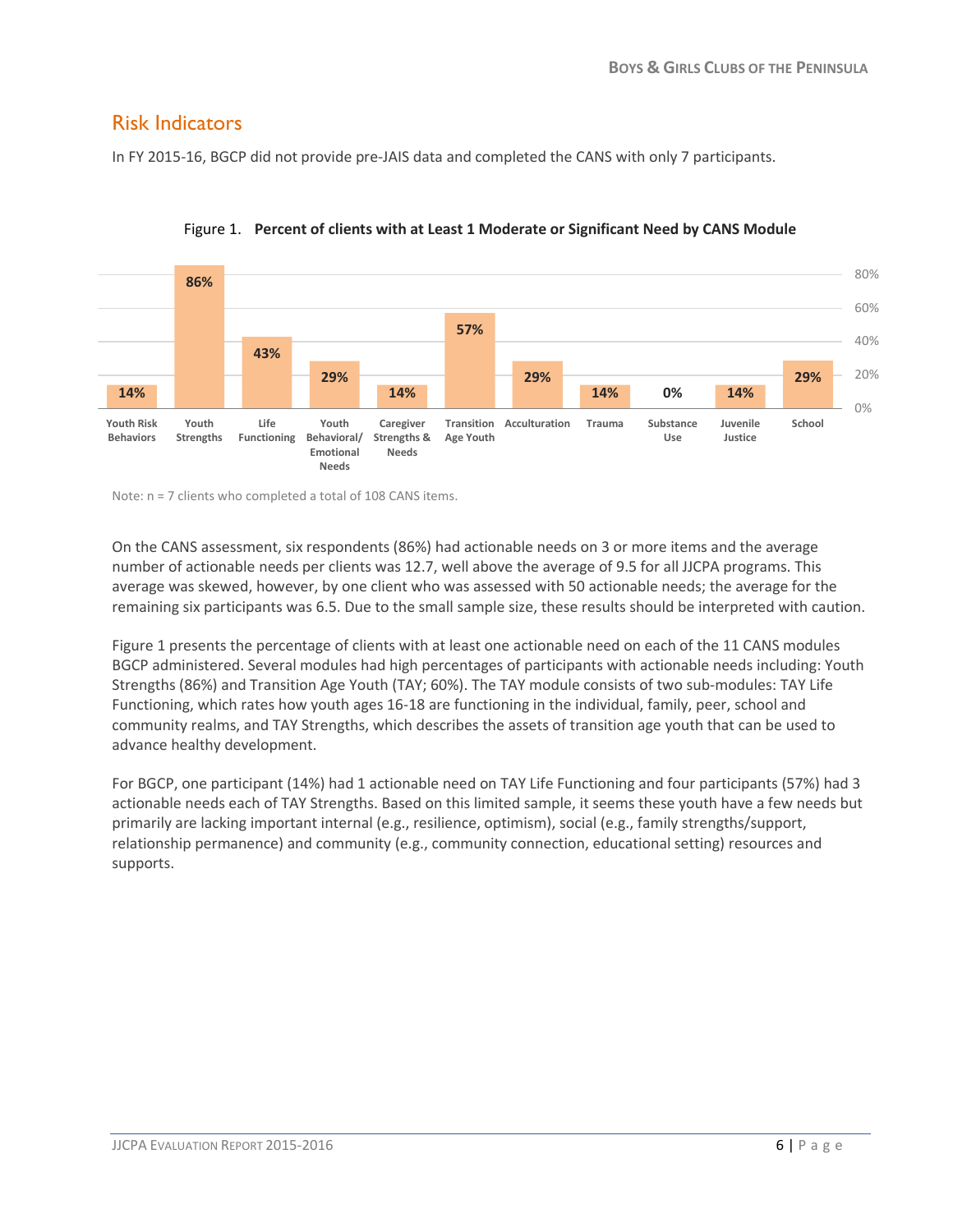#### Program-specific Outcomes

In January, BGCP surveyed 343 middle and high school participants using a YouthTruth survey tailored to the BGCP program. Survey items range of 1 -5 (*1 = Strongly Disagree, 3 = Neither Agree nor Disagree, 5 = Strongly Agree* or *1 = None, 3 = Some, 5 = All*).

Table 2 presents average scores on each of five domains for both middle and high school respondents. Individual survey items with the highest average responses included:

- Most adults at BGCP treat students with respect (MS = 3.84; HS = 4.09)
- In order to be successful at BGCP, I have to work hard (MS =  $3.78$ ; HS =  $3.81$ )
- Adults at BGCP try to stop bullying/harassment (MS = 3.72; HS = 3.78)
- There are clear rules against hurting other people (MS =  $3.71$ ; HS =  $3.74$ )
- I feel safe at BGCP in general  $(MS = 3.57; HS = 3.94)$

| <b>Domain</b>                                                                                                         | <b>Middle School</b><br><b>Clubhouses</b><br>$(n = 70)$ | <b>Middle School</b><br><b>K-8 Sites</b><br>$(n = 156)$ | <b>High School</b><br><b>Clubhouses</b><br>$(n = 117)$ |
|-----------------------------------------------------------------------------------------------------------------------|---------------------------------------------------------|---------------------------------------------------------|--------------------------------------------------------|
|                                                                                                                       | Average (1-5)                                           | Average (1-5)                                           | Average (1-5)                                          |
| <b>Student Engagement</b> —Students perceive themselves<br>as engaged with program and their learning<br>experiences. | 3.88                                                    | 3.33                                                    | N/A                                                    |
| Relationship with Adults-Students trust BGCP staff<br>as positive adult role models in their lives.                   | 3.35                                                    | 3.08                                                    | 3.46                                                   |
| Program Culture-Students find BGCP to be a<br>program that fosters a culture of respect, order, and<br>fairness.      | 3.83                                                    | 3.39                                                    | 3.74                                                   |
| Academic Expectations & Rigor-Students feel that<br>they are challenged and supported in their learning.              | 3.94                                                    | 3.50                                                    | 3.74                                                   |
| Safety-Students find BGCP to be an environment in<br>which they feel safe from harm.                                  | 4.12                                                    | 3.46                                                    | 3.82                                                   |

#### Table 2. **YouthTruth Survey Results, FY 2015-16**

<span id="page-6-0"></span>In general, middle and high school students attending clubhouses had more positive views of the program than middle school students at K-8 sites. Importantly, on some variables that were identified as areas youth had actionable needs on the CANS, youth did not perceive high levels of engagement. For example, youth lacked important community supports, and they also did not perceive that they could trust staff at the BCGP, particularly at K-8 sites.